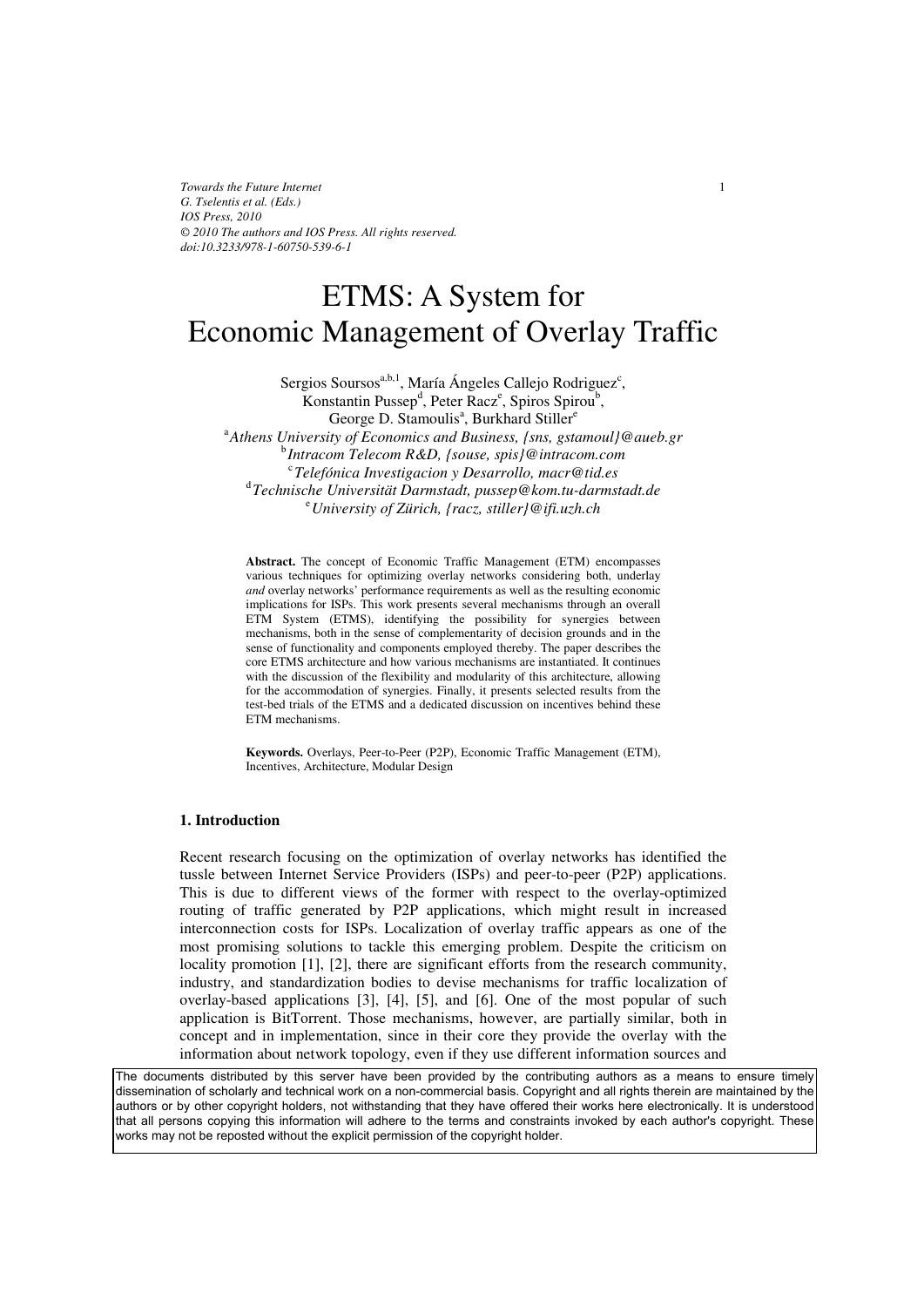granularity. Throughout this paper, we identify those approaches and spot the differences with the presented proposed solutions.

The objective of the SmoothIT project [7] is to define the framework for applying Economic Traffic Management (ETM) techniques, categorize them, implement the most promising ones, and evaluate their performance with respect to key benefits for all stakeholders. That is to achieve the TripleWin situation [8], where ISPs, overlay providers, and end users all benefit in terms of performance optimization and monetary gains. Thus, this work provides an overview of main ETM mechanisms (Section 2), presents the architecture of the ETM System (ETMS), which can be used to implement any of the aforementioned mechanisms (Section 3), describes how each of these ETM mechanisms is mapped to the generic architecture (Section 4), presents selected preliminary results from the deployment of the system in a controlled test-bed (Section 5), and finally, discusses economic implications of those mechanisms with respect to offered incentives for all stakeholders (Section 6), before concluding in Section 7.

## **2. Economic Traffic Management Mechanisms**

Within the SmoothIT project, a multitude of approaches for enabling overlay traffic management techniques that lead to a TripleWin situation, have been identified. The most important of these can be classified into the following three main categories:

Locality Promotion involves peers of a domain having their overlay neighbors rated according to their underlay proximity. A peer sends a list of peers to the SIS (SmoothIT Information Service). The latter entity interfaces with the underlay network, obtains locality information, and rates each peer of the list based on certain location attributes, *e.g.*, on the number of hops in the Autonomous System (AS) path. The rated and accordingly sorted list is returned to the requesting peer where, in turn, overlay operations (*e.g.*, unchoking and neighbor selection in BitTorrent) are modified in order to favor peers that belong to the same domain with the requesting one. Thus, the interconnection costs for the ISP are reduced, while the performance for the peer is also improved in a variety of cases. Dynamic extensions of this mechanism can involve the promotion of locality only when necessary according to underlay conditions. The level of interference of SIS with overlay operations is reduced, also avoiding any negative impact on the quality of services offered.

Insertion of locality-promoting peers/resources: An indirect way of promoting locality for the ISP is to introduce to its domain special resources so that content is downloaded faster into the domain and distributed among the local peers. Two such ETM mechanisms developed are the ISP-owned Peer (IoP) and the Highly Active Peer (HAP). With the IoP, the ISP deploys and controls a peer with augmented bandwidth and storage capabilities that allow downloading content and making it available quickly to the domain's peers. To do so, the IoP initially participates in the swarm as a normal peer, but quickly acquires the entire content and starts serving the local peers. By the HAP this idea is implemented in a decentralized manner, with the functionality being passed to normal peers. In particular, based on overlay and underlay information, certain highly active peers in a domain are promoted by the ISP to enhanced peers and their Internet connection speed is increased dynamically by the ISP, so as to download and offer overlay content more efficiently.

Inter-domain collaboration addresses cases, where information available to a domain is not sufficient to reach some of the aforementioned optimization objectives.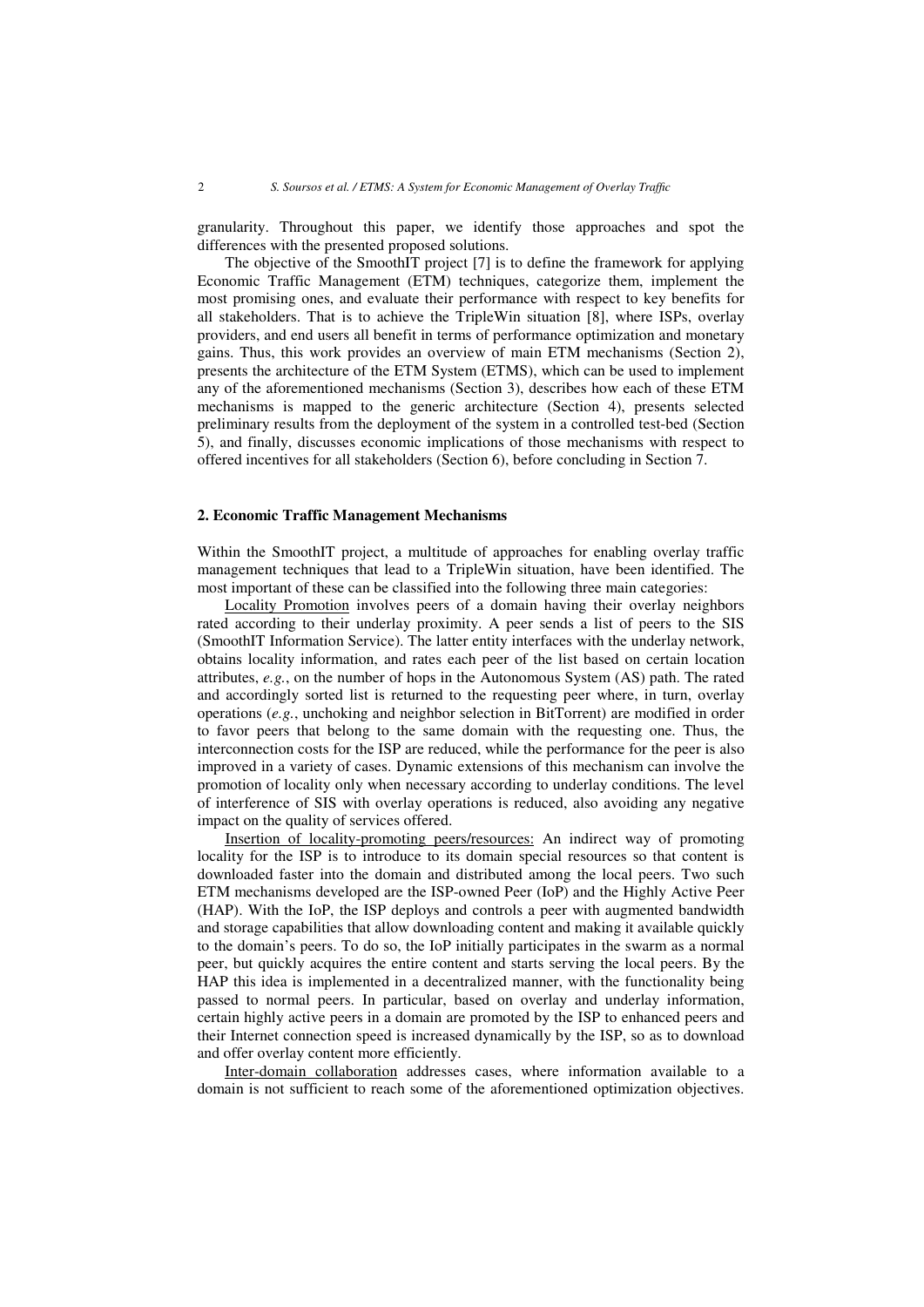This can be due to asymmetry of routing information between source and destination domains or it is due to the lack of connection details of communicating peers. In such cases, inter-domain collaboration can lead to fine-tuning and improvement of local decisions in all participating domains.

# **3. ETMS Architecture**

Figure 1 depicts the ETMS architecture developed. Underlay and overlay networks and their components, which interact with the ETMS, are also included for completeness. As observed, the SIS encompasses the main functionality offered by the ETMS.



**Figure 1.** The ETMS Architecture

Components of the SIS, the entire ETMS architecture, and their functionality cover:

- The *Controller* determines the core of the system. Its main responsibility is to coordinate the ETM mechanism. Therefore, it receives requests from the overlay application (simple peer, IoP, or HAP), performs calculations based on the ETM mechanism deployed and according to several underlay metrics, such as metering and policy information, and returns to the overlay application the information required. Usually, the information returned is in the form of ranked lists, rating either peers as possible "good" neighbors, or swarms as "popular" ones.
- The *Metering* component collects network information from the underlying Network Management System (NMS) in order to support ETM mechanisms implemented by the SIS. This information can include, *e.g.*, BGP (Border Gateway Protocol) routing tables in order to support locality enforcement algorithms, network performance parameters and network usage by users that is necessary to support accounting and charging.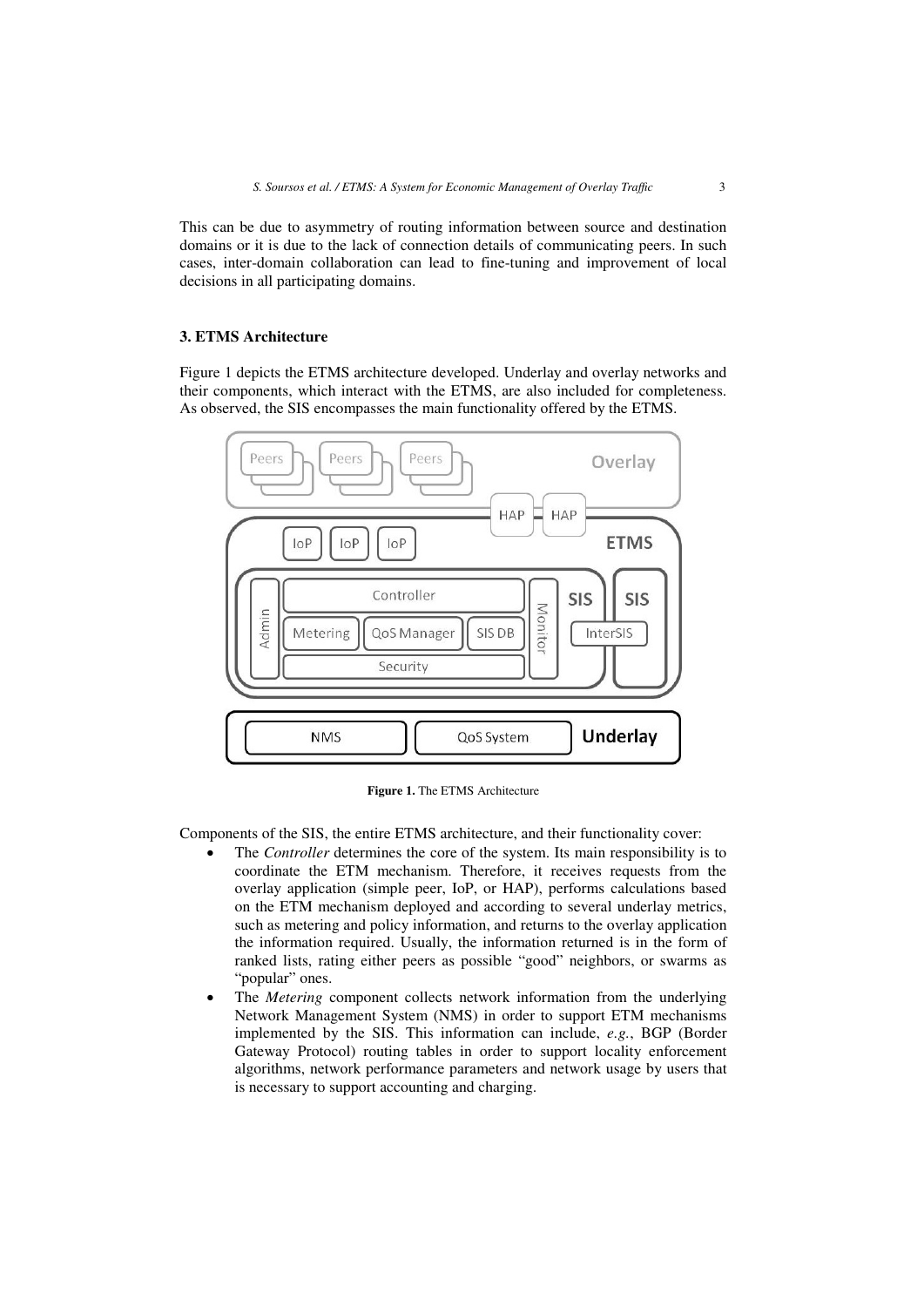- The *QoS Manager* checks the availability of network resources, guarantees resources requested by the end user, and enforces QoS (Quality-of-Service) policies in the network. For example, it interfaces to the network by using the NGN (Next Generation Network) transport control functionalities, if available.
- The *InterSIS* component facilitates the exchange of information between two or more SISs to fine-tune local decisions.
- The *SIS DB* (Data Base) is a repository storing all information that may be useful for all modules, such as configuration parameters or business logic.
- The *Security* component provides security services to the SIS, including authentication, access control, and secure communication.
- The *Admin* component is used by the administrator of the SIS to access and configure the server as well as the deployed ETM mechanisms.
- The *Monitor* component is a supportive component used to gather certain overlay and underlay statistics for evaluation purposes.
- The *IoP* and the *HAP*, as already explained, denote two special cases of peers. In case of the IoP mechanism, this special peer belongs to the ETMS and is fully controlled by the ISP (through the SIS). In case of the HAP, the peer is a regular peer that is granted with special network capabilities by the ISP, for a given time, hence it belongs both to the overlay and to the ETMS.

The ETMS architecture designed has been implemented as a prototype. It follows a modular design and allows interfacing with external elements (e.g. NMS) without affecting the mechanism logic.

The overlay application is based on NextShare, a P2P streaming application developed by the P2P-Next project [9]. The application is written in Python and it has been extended to communicate with the SIS. The modified application also includes the biased neighbor selection and biased unchoking mechanisms to support locality promotion. Additionally, the application supports live monitoring by periodically sending XML (eXtended Markup Language) reports to the Monitor component. Reports include overlay statistics (*e.g.*, total download and upload, download and upload rate, or download progress) as well as video playback statistics (*e.g.*, like play time or stall time) and they are stored in the SIS DB.

All components of the SIS have been implemented in Java and are deployed on a JBoss application server. The Controller provides a Web Service interface over SOAP (Simple Object Access Protocol) to communicate with peers in the overlay application. The current version of the Controller supports the BGP-based locality promotion (*BGP-Loc*) and the *IoP* mechanisms, while the *HAP* mechanism will be implemented as a next step. The Metering component supports reading the BGP routing table over SNMP (Simple Network Management Protocol) from a router and provides information based on the routing table to the Controller. The SIS DB is implemented using the Java Hibernate persistence service, making it independent of the underlying database server. The prototype uses a MySQL database server, but it supports any relational database systems. The Admin component provides a Web interface to configure and manage the system. It is implemented using the JavaServer Pages (JSP) technology. The Security component provides the authentication and authorization to log in to the admin interface.

The final prototype will include all three mechanisms and will be deployed in a real environment, i.e. in the premises of an existing ISP, in order to evaluate the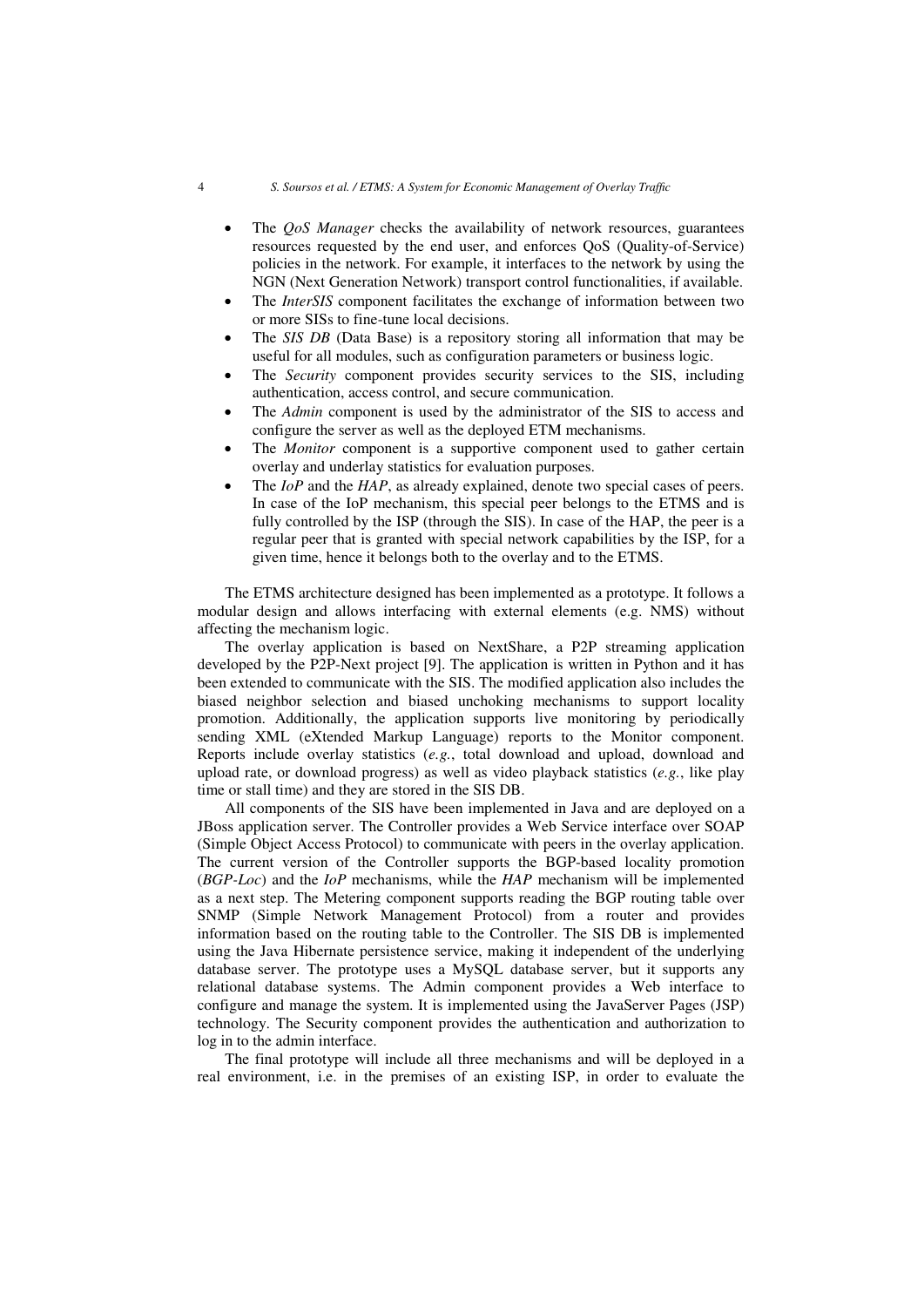performance of these mechanisms and complement existing simulative and theoretical evaluations.

## **4. Mapping of the Architecture to ETMs**

The ETMS provides a service to the overlay network to offer any ETM mechanism, which is supported by components involved and of the respective functionality. In order to support a specific ETM mechanism architectural components are extended with the desired functionality that implements the specific ETM algorithm. Depending on the algorithm, a subset of components presented in the previous section is extended. In any case the Controller must be extended with the specific ETM logic and the Admin interface is adjusted to enable parameter configuration. Furthermore, SIS DB is extended to store the required data per mechanism. Changes in further components depend on the mechanism, but typically only few components must be extended.

## *4.1. Support for Locality Promotion*

The mechanism for promoting locality (*BGP-Loc*) requires two features to be supported by the architecture: (i) the ability to obtain locality information from the underlay and (ii) the provision of the pre-processed locality information to the overlay application. The first feature is supported by the Metering component, which acquires underlay information, like routing information from ISP's routers. This information is used by the Controller to characterize peers according to an underlay metric, *e.g.*, their AS, POP (Point-of-Presence), or any other relevant topology information like peering agreements among ISPs. One such metric is the BGP routing preference that combines several BGP attributes to provide the final rating value [10].

For the second feature, the Controller implements a generic rating algorithm that can provide ratings for a peer based on various metrics. This rating value is used by the SIS Client (residing in the peer) to bias the neighbor selection and unchoking algorithms [11] in a manner that promotes connecting to and exchanging data with peers of the same or of a nearby domain. For this mechanism, the extension of the client is crucial to take advantage of the locality promotion.

The extension of dynamic locality enforcement requires the Metering component to gather information related to the load level of interconnection links, as well as to the charging level of flowing traffic (*e.g.*,  $95<sup>th</sup>$  percentile). By doing so, the Controller is able to know, when it is required to promote locality to both, while keeping charging levels below an ISP-defined threshold and limiting the intervention of the ISP to overlay-related procedures. This decision on whether to promote or not locality can be seen as another parameter in the Controller's generic rating function.

# *4.2 Support for ISP-owned Peer*

The IoP [12] involves deploying special peers (actual IoPs) in the ISP's domain. These peers act as locality-aware ultra-peers and bias the overlay traffic for higher locality degree. The IoP support requires the EMTS architecture to acquire both underlay *and*  overlay information to allow the IoP to make right decisions regarding the swarm, neighbor, and unchoke management. Therefore, the IoP and the Controller need to communicate, in order for the IoP to identify popular swarms to join, and decide on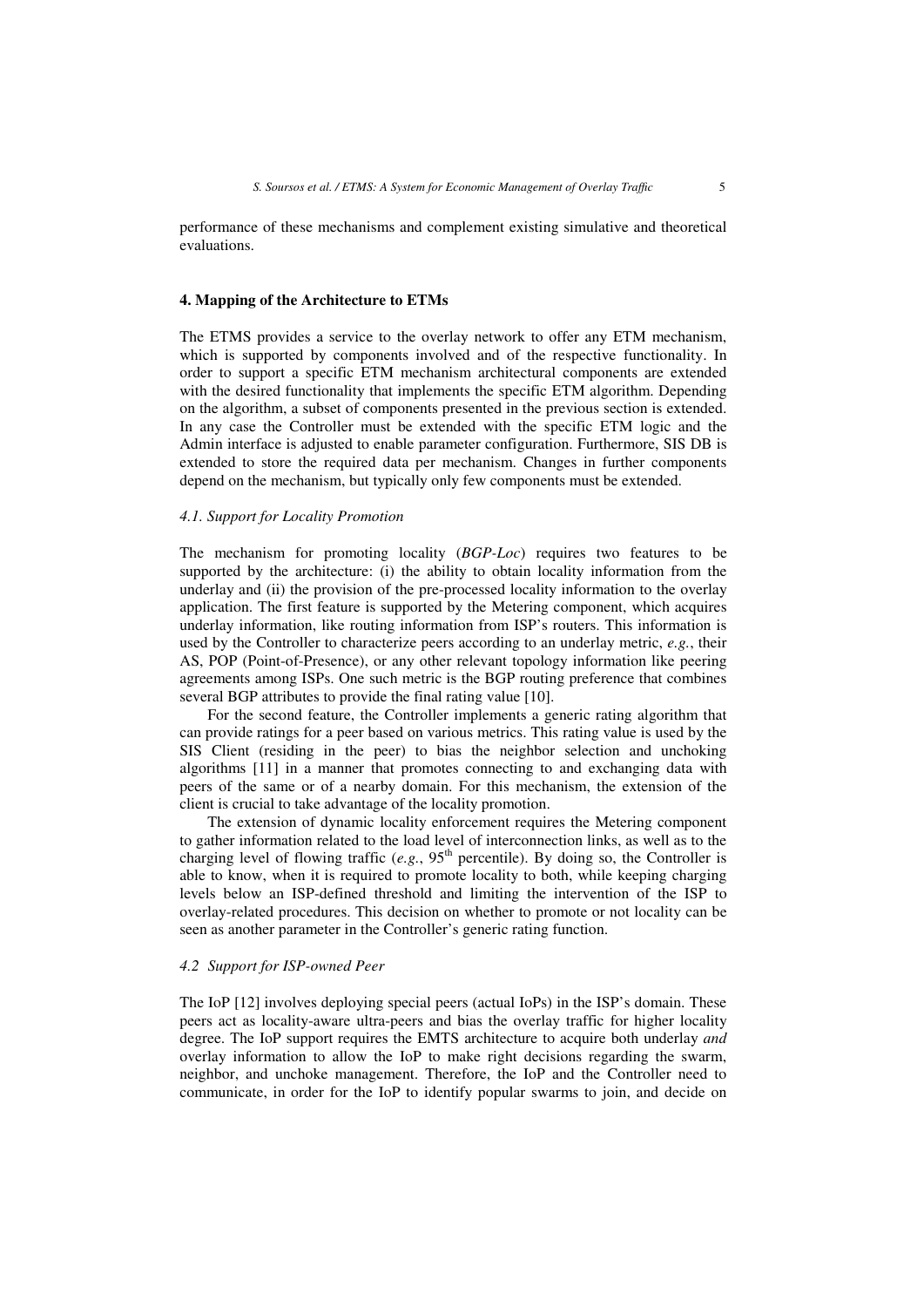how much bandwidth to allocate to a swarm. The Controller provides estimates on the popularity of various swarms by collecting overlay statistics from local peers. Additionally, the Controller can advertise the IoP(s) by including it to the list of peers sent for rating by local peers, thus combining the IoP and locality promotion mechanisms.

# *4.3 Support for Highly Active Peers*

In case of the HAP mechanism, the Controller decides, based on underlay and overlay metrics, which peers to promote to HAPs. By doing so, special policy profiles will be activated for those peers by the QoS Manager. These profiles provide additional upload and/or download capacity, for which purpose the QoS Manager communicates with the NMS or Traffic Shaping devices depending on the ISP's infrastructure and access type of the user.

The behavior of HAPs is monitored to decide whether their extra resources should be maintained and to what extent. Peers promoted to HAPs can be rewarded, *e.g.*, in terms of monetary discounts or for contributing to enhance the overlay's performance. But the main incentive to be a HAP is a better overlay performance (in terms of valuable upload capacity) resulting in better contribution rankings, *e.g.*, for BitTorrent networks, and higher download rates experienced by the users. In order to avoid the misuse of the HAP status by peers, per-user statistics are collected by the Metering equipment and provided to the Controller to adjust HAP promotion decisions. Alternatively, the overlay application can provide its own statistics to the Controller that allows offloading NMS equipment. Unlike the BGP-Loc and the IoP, this mechanism does not require any changes to or support of the overlay protocol.

# *4.4 Support for InterSIS Collaboration*

For the refinement of local decisions, SIS instances must implement an InterSIS protocol and decide on which information to exchange and how to use it. This protocol connects the Controllers of different SIS instances (probably run by different ISPs or other entities). Again, this information is translated to another parameter to be considered by the generic peer rating algorithm that affects the overlay behavior of local peers.

| <b>Supported ETM mechanism</b> | <b>Involved Components</b>                                 |
|--------------------------------|------------------------------------------------------------|
| $BGP-Loc$                      | Controller, Peer, Metering, (SIS DB, Admin)                |
| <b>IoP</b>                     | Controller, IoP, Peer, (SIS DB, Admin)                     |
| <b>HAP</b>                     | Controller, QoS Manager, Peer or Metering, (SIS DB, Admin) |
| <b>InterSIS</b>                | Controller, (SIS DB, Admin)                                |

**Table 1:** Overview of Architectural Adjustments

# **5. Test-bed Trials and Preliminary Trial/Prototype Results**

The SmoothIT test-bed has been designed to validate the ETMS implementation in a medium scale scenario. The first mechanism validated is BGP-Loc. For this purpose, the ModelNet emulator [13] has been used which is a large-scale network emulator that allows users to evaluate distributed networked systems in realistic Internet-like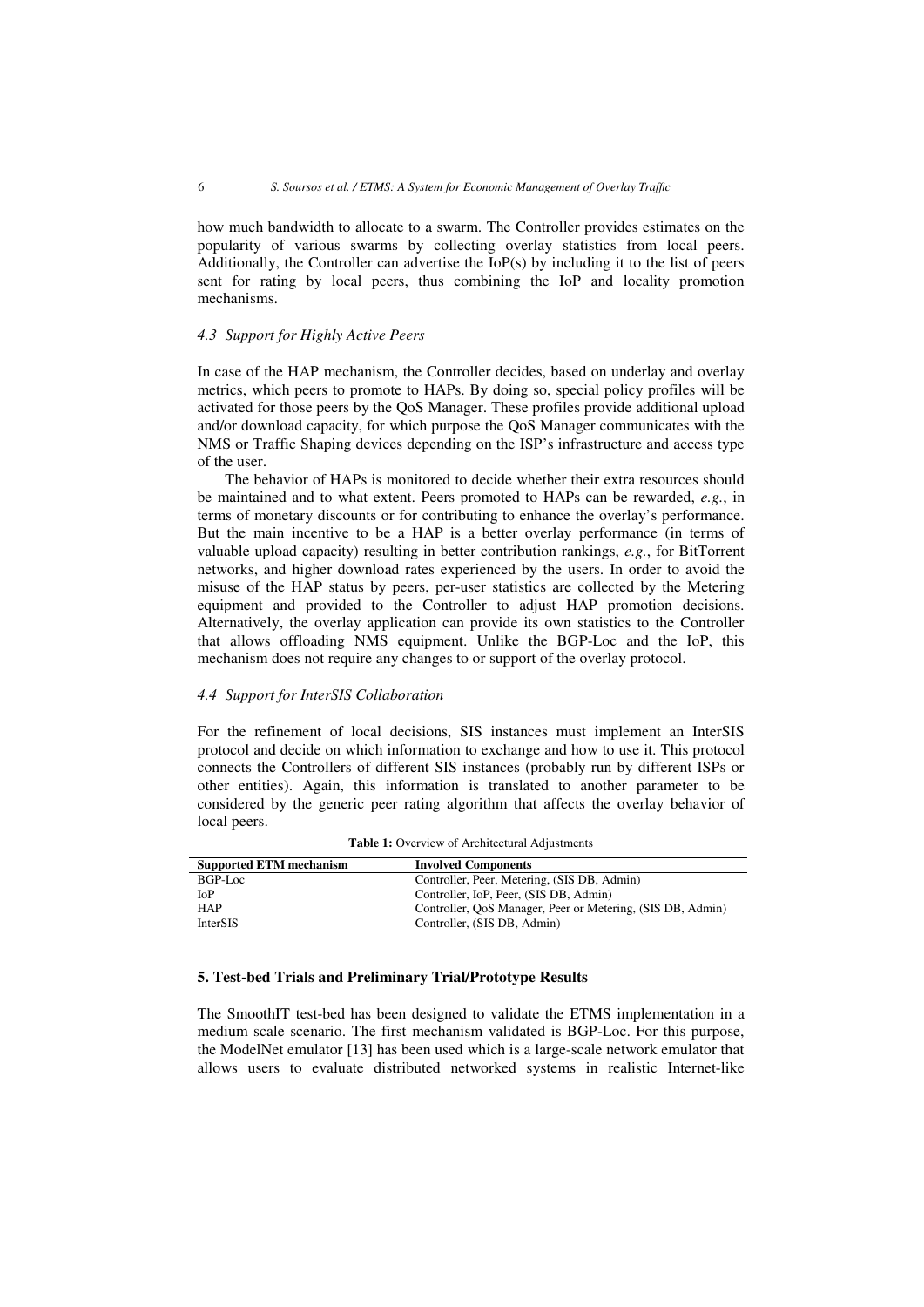environments. ModelNet enables the testing of unmodified prototypes running over unmodified operating systems across various networking scenarios.

In order to evaluate the impact of the BGP-Loc mechanism implementation, scenarios with different ISPs having different interconnection models, different access types, and distribution of peers have been generated. The topology that has been emulated in ModelNet is shown in Figure 2.



**Figure 2.** Internal Trial Topology

The main advantage of this environment is that it allows for the configuration of multiple network conditions in order to evaluate the performance of different mechanisms. In particular, while assuming a homogeneous distribution of the seeds (1 seed per domain) and leechers (8 leechers per domain) in different domains, the first scenario being evaluated shows the effectiveness of the BGP-Loc mechanism, especially when both ISPs B and C deployed the SIS with that ETM mechanism. These results are shown in Figures 3 and 4. Note that due to the limited scale of these experiments (small swarm size) these results are indicative.



**Figure 3.** Download times

**Figure 4.** Inter-domain traffic

As shown, the usage of the BGP-Loc ETM can lead to a win/non-lose scenario, where clients download the content without any degradation in the service and the operator attains a reduction of the inter-domain traffic from those links that are more expensive (those ones related to transit interconnection agreement) in the short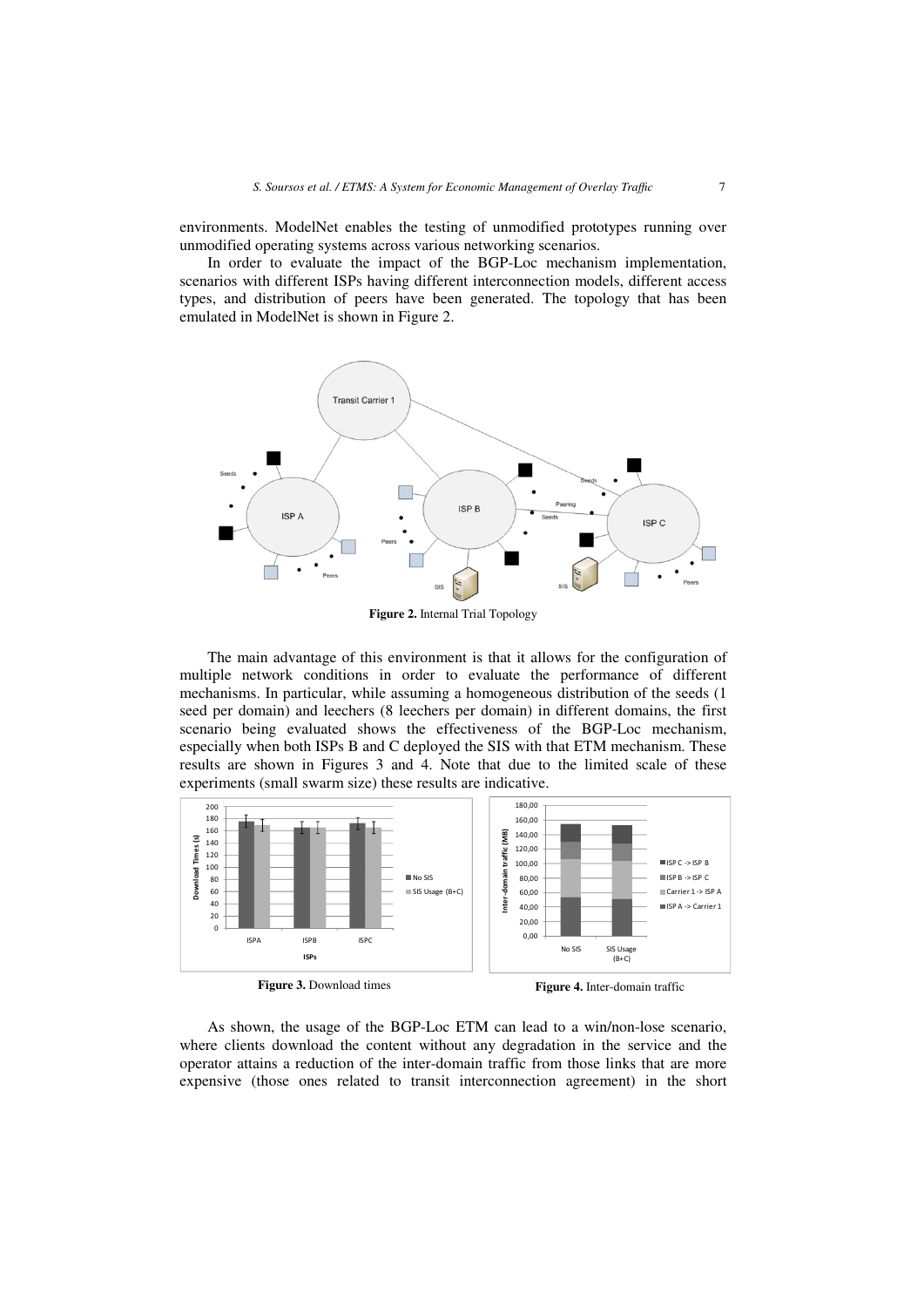scenario, *e.g.*, the reduction of the inter-domain traffic in the transit link in the download direction (that can be represented in the traffic from the ISP A to Carrier 1) is around 3%.

Additional tests were conducted to evaluate the impact of this mechanism in other scenarios. *E.g.*, if the domain that implements locality has more seeds, then the download time is reduced significantly. Therefore, the BGP-Loc ETM can benefit from other mechanisms that: a) either provide incentives to seeds or b) deploy additional components that provide more upload capacity, such as the IoP or the HAP ETM mechanism. This is an observation that should be specifically considered if the ISP deploying the SIS offers low capacity access links to its clients. In this case, the usage of the pure BGP-Loc ETM may lead to degradation of the performance for end users, as they benefit by uploading content from external seeds with a higher upload bandwidth rather than from local ones that have slower connections.

These practical and experimental results are aligned with the simulation results presented in [14], where the BGP Loc mechanism was demonstrated as an effective procedure to reduce intra-AS traffic and peering traffic in scenarios with larger swarm sizes and varying peer distributions per domain, thus eliminating the inevitable limitations of the test-bed experiments.

## **6. Economic Implications**

As introduced in Section 2, the presented ETM mechanisms aim at achieving a TripleWin situation. This is attained, with a simplifying discussion, by focusing mostly on incentives of the ISP and users. Note that these incentives of overlay providers are in general compatible with those of users, in the sense that an overlay provider can be reasonably assumed to benefit also whenever users of his application are better off. Also, the SmoothIT approach does not take for granted a collaboration of overlay providers (by accepting a modification of the tracker), as appears to be the case in [3] and [6].

In the case of the locality promotion mechanism (BGP-Loc), on one hand, the incentive of the ISP addressed is the reduction of the inter-domain traffic, and thus of the resulting interconnection costs. On the other hand, regarding the user, the incentive addressed is the improvement of performance. This pair of objectives also applies to other locality mechanisms, such as for [3], [4], [5], and [6]. Locality is in general a "win" for the ISP under the criterion of inter-domain traffic and costs. This is apparent from results of these aforementioned approaches, and confirmed in the overall assessment of locality in [1]. Moreover, locality is often a "win" for the user, or at least a "no lose"; (i.e. maintains performance, without improvement), but not always, as mentioned in [1]. This is due to the fact that certain local peers may have less upload bandwidth to offer than the remote ones that would be discovered by the original version of the application, particularly in cases where a bandwidth criterion is adopted for the selections made at the application level.

Therefore, if locality is not imposed in a compulsory way, it is likely that certain users can do better by not adopting it. This depends on the swarm distribution among ISPs and access resources of various users. Thus, the benefit of locality may vary in time, even for the same user within a certain swarm, since swarms are highly dynamic. However, with the SmoothIT approach, locality is offered to the user as an option. Hence, users have the possibility to verify that the mechanism is to their benefit or at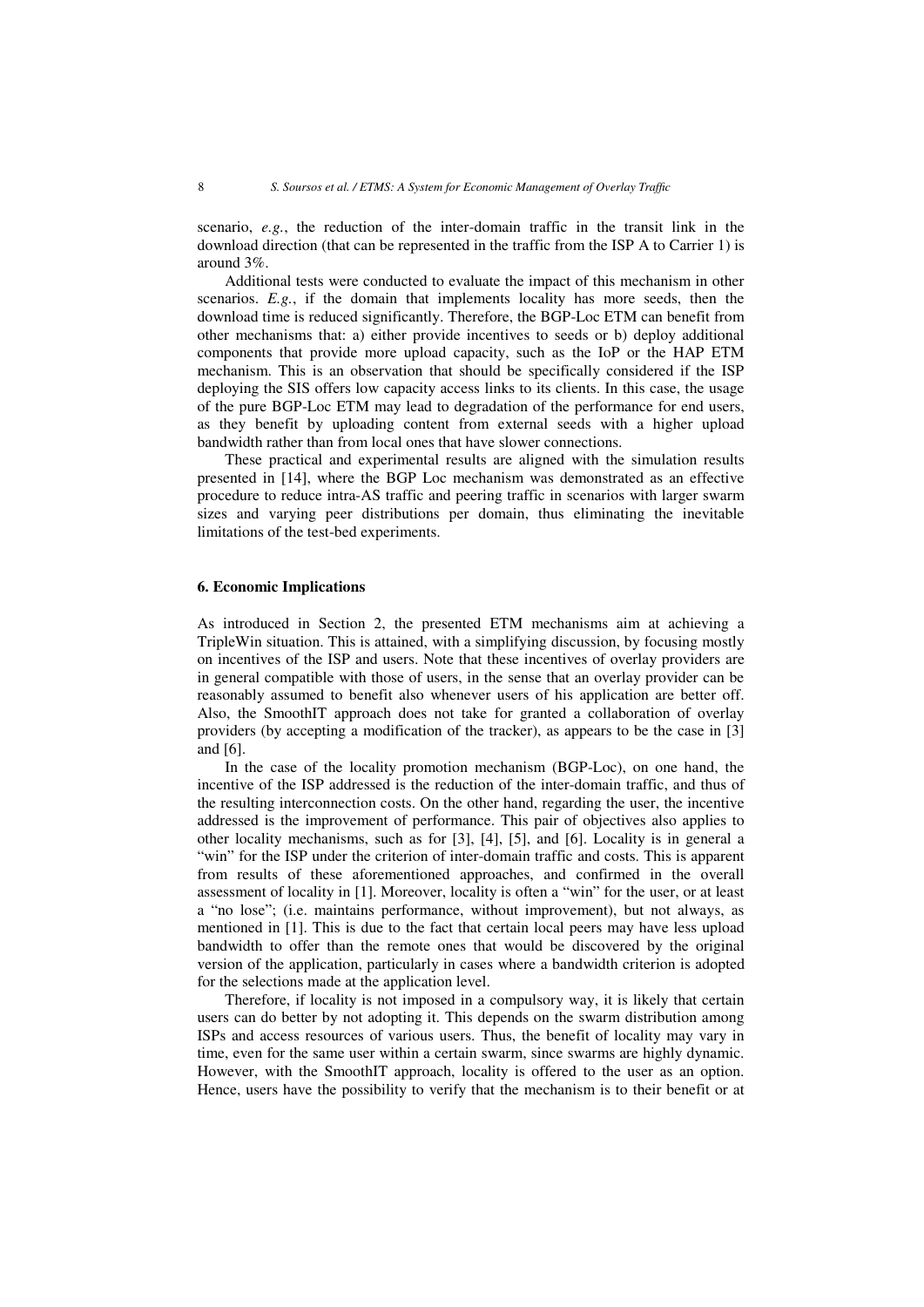least not harmful. That is, a user can ignore from time-to-time the recommendation given by the SIS and examine, whether such a bypassing of the mechanism leads to any noticeable improvement or deterioration of the QoE (Quality-of-Experience). To the best of our understanding, among the locality mechanisms of the aforementioned articles, only those of [4] and [5] can function in a contestable way as SmoothIT mechanism does. Moreover, to this end also, it is more meaningful for assessment of BGP-Loc to mostly focus on situations where it is employed only by those users that do benefit.

Under the other two ETM mechanisms, the ISP-owned Peer (IoP) and the Highly Active Peer (HAP), the ISP tries to be "by definition" compatible with selections performed by the overlay optimization mechanism: This is achieved by putting in place more resources in his own network, thus making the  $IoP(s)$  or the  $HAP(s)$  more attractive. With the right policy for the utilization of these additional resources, peers that reside in this network prefer uploading from  $I\Omega(S)$  or the  $HAP(s)$ . Therefore, these approaches can attain both a "win" for the user regarding performance incentives and traffic localization for the ISP. Whether this situation is indeed beneficial for the ISP depends on the trade-off between the cost for these additional resources and the reduction of the inter-connection costs. Note also that an ISP employing such an approach may have a longer-term benefit, because it may improve its reputation and thus increases its customer basis and revenues. Such cost-benefit analysis is left for future work in the assessment of these approaches.

Regarding the "coordination" of traffic localization decisions between different ISPs, the inter-domain collaboration mechanism (InterSIS) provides a new communication "channel" for ISPs to resolve any information asymmetry. ISPs have an incentive to collaborate so that they can be sure that their decisions will have the desired positive impact on their inter-domain costs, or even be more effective than in the absence of this collaboration. For example, under BGP-Loc, the existence of asymmetric routes may result in unexpected increase of certain inter-domain costs, in the case of a mutli-homed ISP. The collaboration between source and destination ISPs may identify and resolve any such side-effects, leading to a "win" situation for both ISPs. Of course, the effectiveness of such a collaboration heavily depends on the truthfulness of the ISPs when reporting routing information. It is plausible that in certain cases an ISP may not want to fully reveal his routing paths or any other routingsensitive information that depends on his business relationships with other ISPs. Compared to the scenario with BGP-Loc only in place, such cases may result in a "nolose" situation for the ISPs, in the sense that they can collaborate by providing information up to the level that their business position permits..

#### **7. Summary and Future Work**

In this work, a set of ETM mechanisms have been outlined to show various alternatives that exist in order to promote localization of overlay traffic compared to existing work in the literature. More specifically, this paper described three different mechanisms that promote (directly or indirectly) the localization of overlay traffic, namely the *BGP-Loc*, the *IoP*, and the *HAP* mechanisms. Furthermore, the ETMS system developed has been presented, which can accommodate these mechanisms, while highlighting how different mechanisms can be combined under the generic architectural approach. This approach is backed by preliminary results of internal test-bed trials and referred to